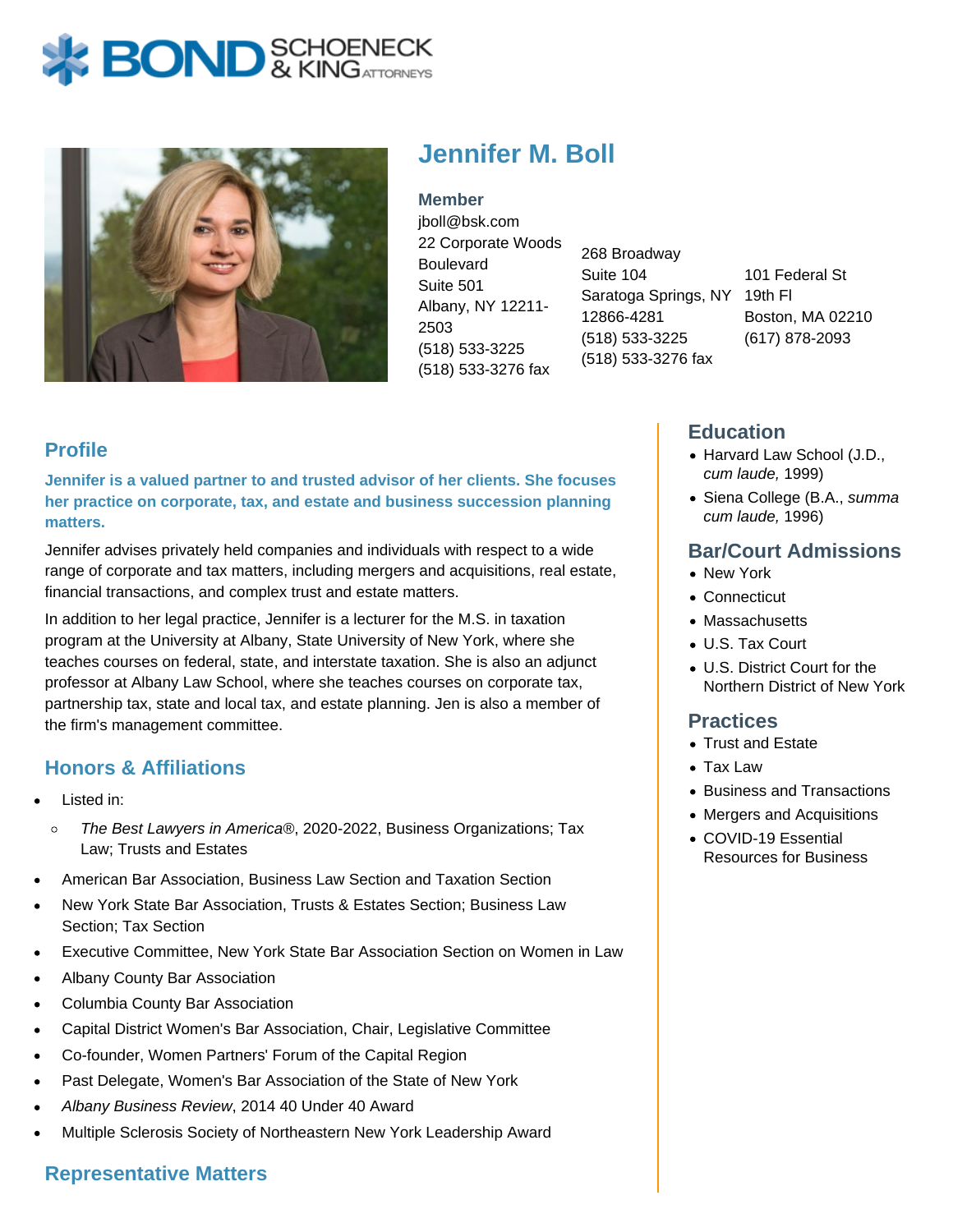

Jennifer has extensive experience handling a broad array of corporate and tax matters for her clients. Representative examples of Jennifer's work include:

- Recapitalizing a client's business entity and preparing all associated estate planning documents needed to allow for the orderly transfer of the client's businesses to the next generation
- Leading a team to assist a publicly held client in issuing a new class of preferred stock through a private placement
- Planning and implementing a stock repurchase program for a client with widely held securities
- Handling legal and tax aspects of several trusts formed to maintain significant rental real estate holdings, charitable interests, and other business holdings
- Successfully concluding a significant IRS audit and appeals hearing involving deductibility of passive losses
- Obtaining voluntary disclosure agreements/penalty abatements for clients with significant unreported New York State income and sales and use tax
- Settling a New York State tax controversy involving employee classification and out-of-state contractors
- Advising several clients in the construction industry and design professions regarding corporate and operational planning needed to qualify for New York State WBE and DBE certifications
- Acted as a testifying expert witness with respect to income tax issues in a litigated corporate dissolution matter

#### **Representative Presentations**

- Program Co-Chair, Women On The Move 2021, NYS Bar Association, September 30, 2021
- Ireland/NYS Spotlight Series New York: Strategic US Entry Location, Globaify & Saratoga County Economic Development Corporation, July 21, 2020
- Financial Statements 101: Representing Business Clients, Albany Law School, July 16, 2020
- The Secure Act: Impacts on Retirement Planning 2020, NYS Bar Association, February 7, 2020
- Federal Tax Update, Mid-Hudson Chapter of the NYS Society of CPAs, December 9, 2019
- Federal Tax Update 2019, Adirondack Chapter of the NYS Society of CPAs, December 5, 2019
- Circular 230 Primer for Tax Practitioners, NYS Society of CPAs, November 7, 2019
- Trusts & Estates Update, NYS Bar Association, October 29, 2019
- Women on the Move, NYS Bar Association, Albany, NY, October 23, 2019
- Estate Tax and Tax Exempt Entities, Federal Taxation Update 2018, NYS Society of CPAs - Adirondack Chapter, November 1, 2018
- Overview of Tax Cuts and Jobs Act Changes, Federal Taxation Update 2018, NYS Society of CPAs - Adirondack Chapter, November 1, 2018
- Update 2018, Trust and Estate, NYS Bar Association, October 11, 2018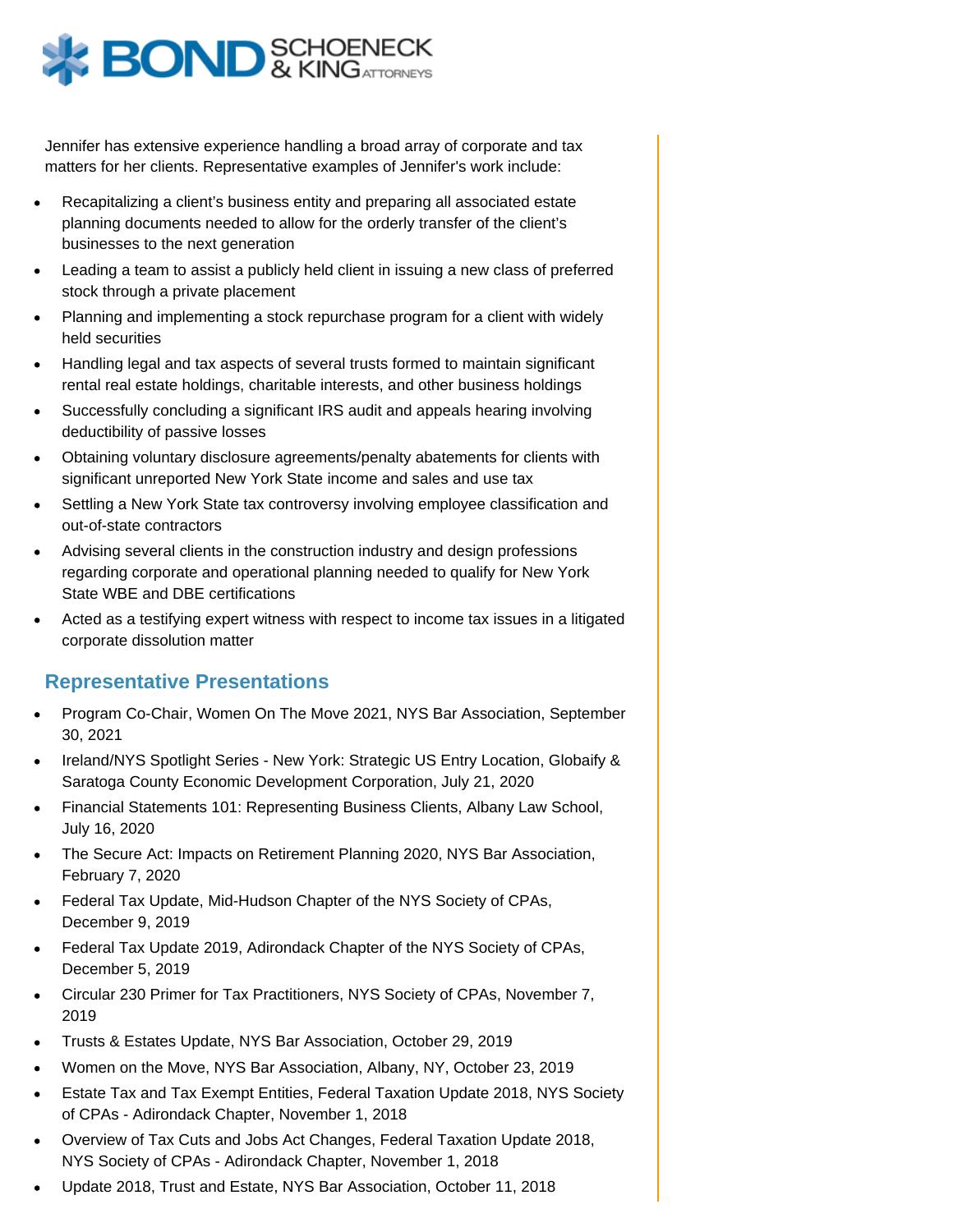

- Probate and Administration of Estates, Federal and New York State Estate and Income Tax, September 26, 2018
- The "Gig" is Up: Tax Traps and Pitfalls of Contractors, Volunteers and Interns, Albany Marriott, May 16, 2018
- Planning With Your Client's Retirement and Life Insurance, NYS State Bar Association, April 24, 2018
- How the New Tax Act Affects You and Your Small Business, Albany Law School, February 28, 2018
- Federal Tax Update, Northeast Annual Tax Conference, December 7, 2017
- Federal Tax Update and Foreign Account Compliance, Mid Hudson Annual Tax Conference, December 6, 2017
- Moderator, Champions for Your Success: Building the Team & Skills You Need, NYS Bar Association CLE, October 26, 2017
- Federal Tax Update and Foreign Account Compliance, Northeast Annual Tax Conference, December 8, 2016
- Federal Tax Update, Mid Hudson Annual Tax Conference, December 8, 2016
- Foreign Account Reporting Obligations and Corporate and Partnership Tax Update, Adirondack Chapter NYSSCPA Annual Tax Conference, November 30, 2016
- Panel Member, Preparing for Business Transitions, Business Owner Symposium, October 4, 2016
- Annual Speaker, University of Albany Young Entrepreneur Program
- Foreign Account Reporting: Enforcement Developments, May 11, 2016
- Estate Planning and Will Drafting, NYS Bar Association, April 12, 2016
- NYS Society of CPAs Mid-Hudson Annual Tax Conference, December 3, 2015
- NYS Society of CPAs Northeast Annual Tax Conference, December 2, 2015
- Succession Planning Building a Sustainable Competitive Advantage, Women's Presidents' Organization Fall Retreat, November 5, 2015
- Keys to Financial Success, Albany Times Union Capital Region Women@Work Panel, October 20, 2015
- Living with the NY Nonprofit Revitalization Act Practical Advice, New York Council of Nonprofits Seminar, October 8, 2015
- Affordable Care Act, 2015 Update for NYS Society of CPAs, August 24, 2015
- 2015 Tax Roadshow, July 15, 2015
- Affordable Care Act, 2015 Update for Tax Professionals, June 2-3, 2015

#### **Representative Publications**

- Quoted in "New York Mulls Taxing Pot, Ultrarich Among Budget Solutions," Bloomberg Law News, December 8, 2020
- "Business Report: Estate And Tax Planning During COVID-19," Saratoga Business Journal, June 19, 2020
- Quoted in "Corporate Attorney Discusses New Rules for PPP Loans," News10, May 14, 2020